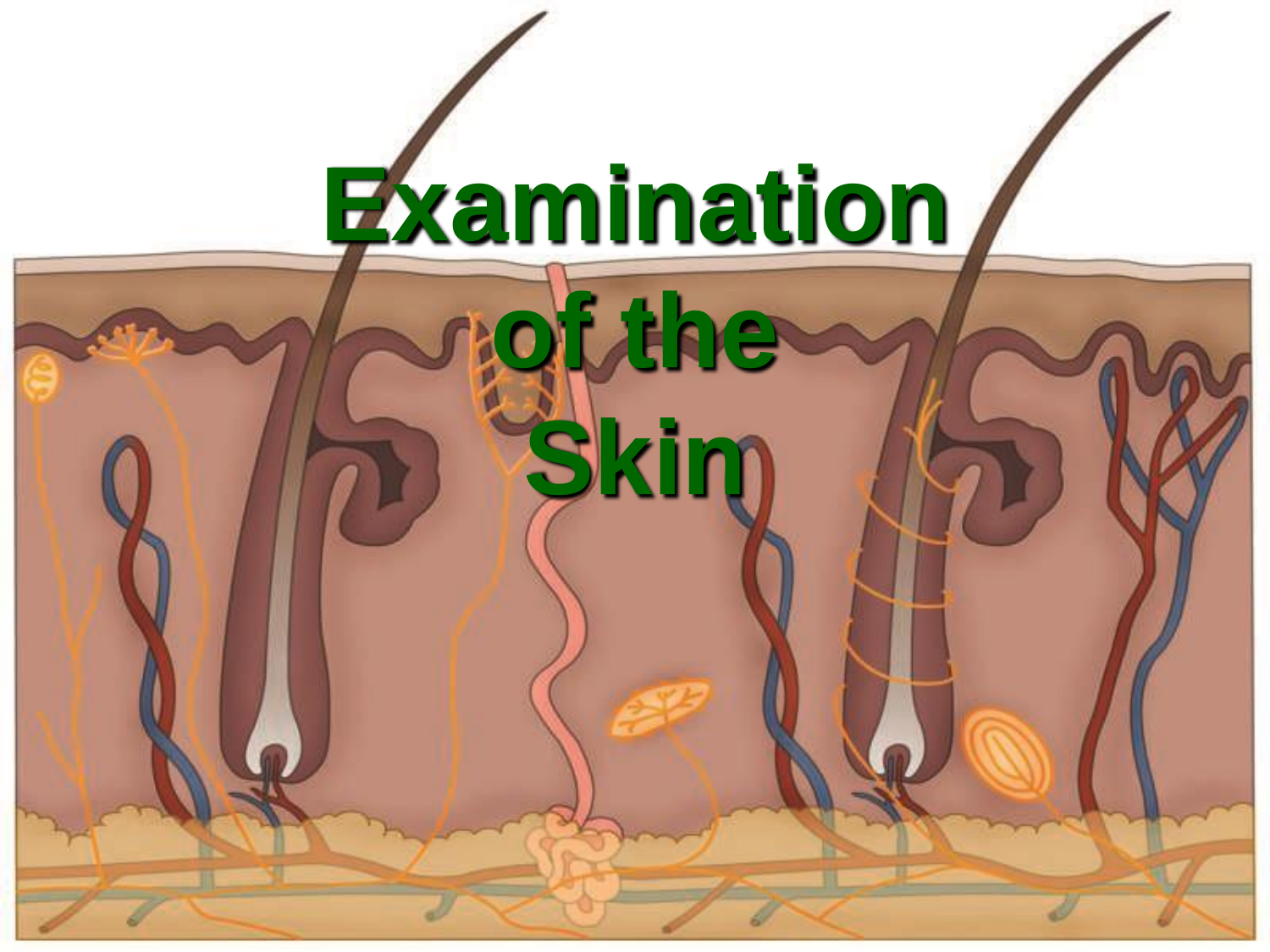Is it a *local problem or a sign or symptom of an underlying system pathology?*

# **Inspection → Palpation → Special tests**

#### **INSPECTION**

*General survey of a body region or entire body surface*

**Colour Yellowing Redness Pallor Cyanosis** Hair **Lesions Nails**

**Pigmentation Mucus membranes**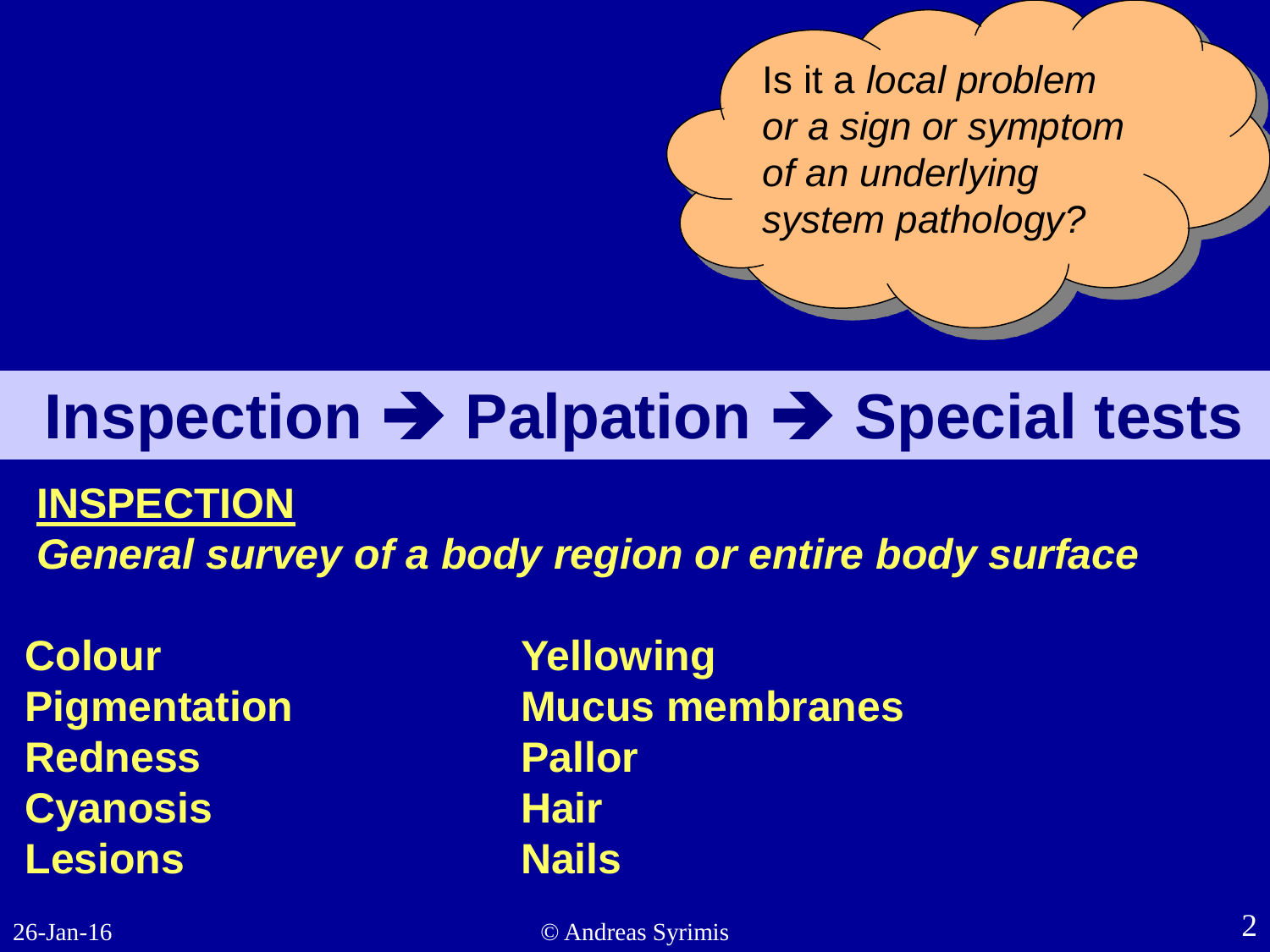# **Changes in colour**

## **Red**

•**Increased oxyhaemoglobin, dilated capillaries, reduced oxygen use by skin**

#### **Causes:**

•**Fever, blushing, alcohol, inflammation, allergy.**

## **Brown**

• **Deposition of melanin**

#### **Causes:**

• **Sunlight, pregnancy, Addison's disease, Haemosiderin (grayish)**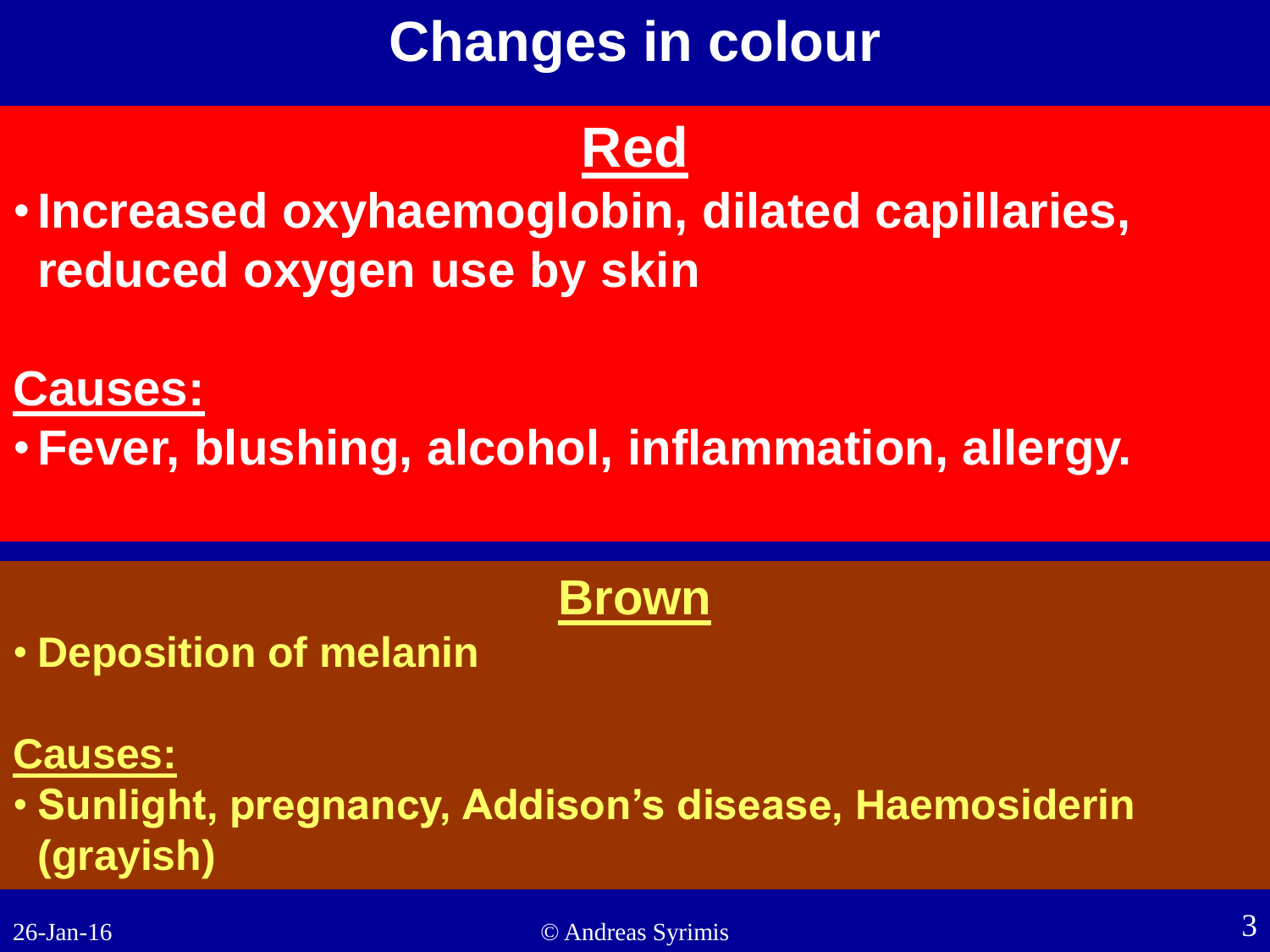# **Changes in colour**

#### **YELLOW**

• **Bilirubin, carotene, urinary chromogens**

#### *Causes:*

- *Liver disease, red blood cell haemolysis*
- *Chronic uremia, carotene from diet,*
- *supplements, myxedema*
- *Hypopituitarism, diabetes M, Anorexia nervosa*
- *Inspect: conjunctivae, mucous membranes,*
- *Palms, soles, face,*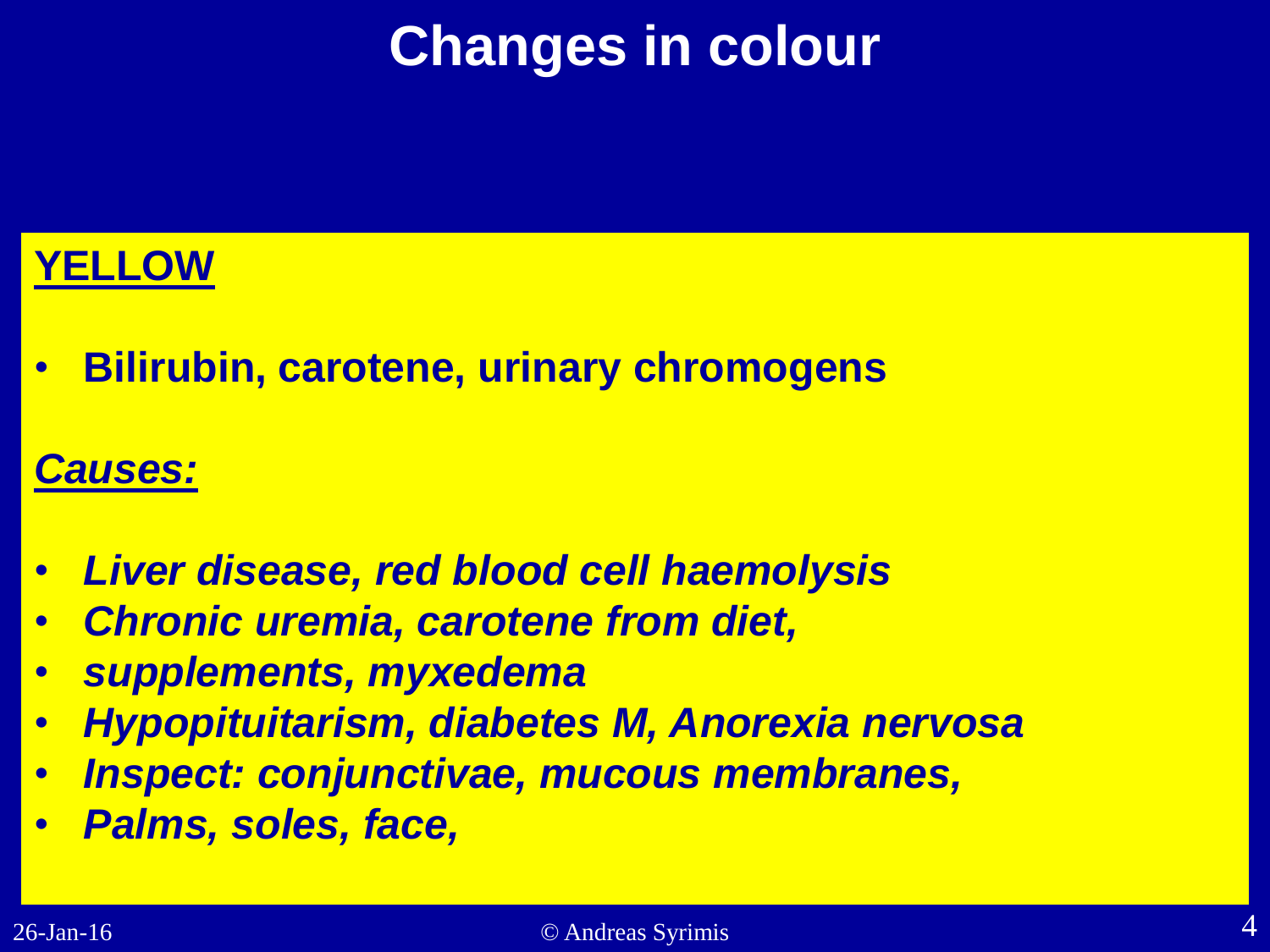# **Changes in colour**

# **Blue**

• **Increased deoxyhaemoglobin**

#### **Causes:**

- **Peripheral (capillary constriction):** 
	- **- Anxiety, cold fingers, nails**
- **Central (arterial insufficiency):** 
	- **-** Heart or lung disease  $\rightarrow$  Lips, buccal mucosa, tongue, **nails**
- **Abnormal haemoglobin: Congenital or acquired**
- **Reddish blue: increased haemoglobin**
- **Polycythemia**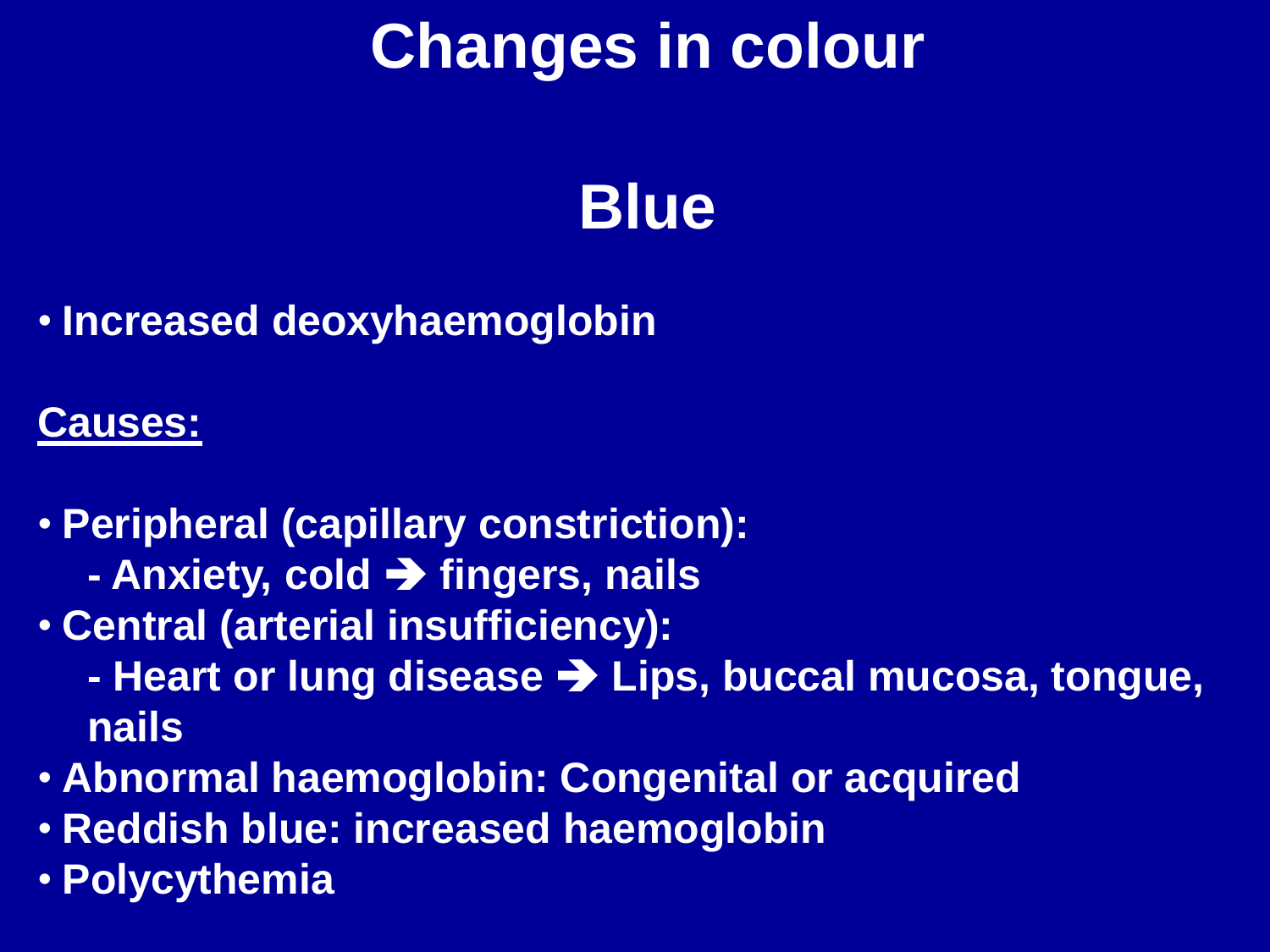## **Decreased colour**

#### • **Decreased melanin, decreased oxyhaemoglobin, oedema**

#### *Causes:*

- *Decreased melanin Albinism (generalised),*
- *Vitiligo ( patchy, symmetrical),*
- *tinea Versicolor (chest, back, neck)*
- *Decreased oxyhaemoglobin visibility syncope,*
- *shock, anaemia, normal variations*
- Oedema  $\rightarrow$  Nephrotic syndrome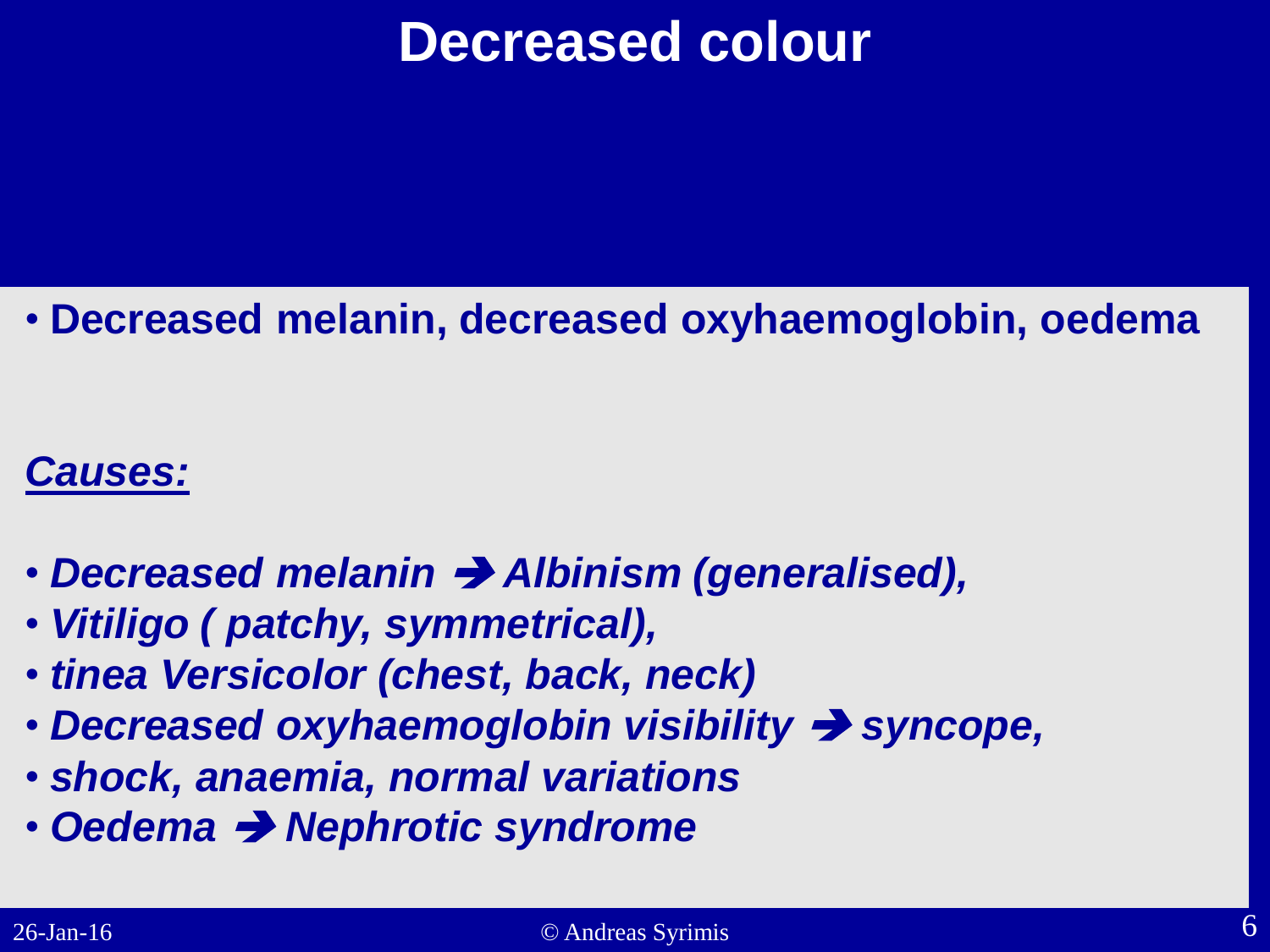## **INSPECTION OF LESIONS**

#### **Distribution:**

- **Symmetrical / non-symmetrical ?**
- **Peripheral or central distribution ?**
- **Exposed or shady areas ?**
- **Contact areas ?**
- **Number and Size of lesions**
- **Inspect old and recent lesions**
- **Discrete or confluent**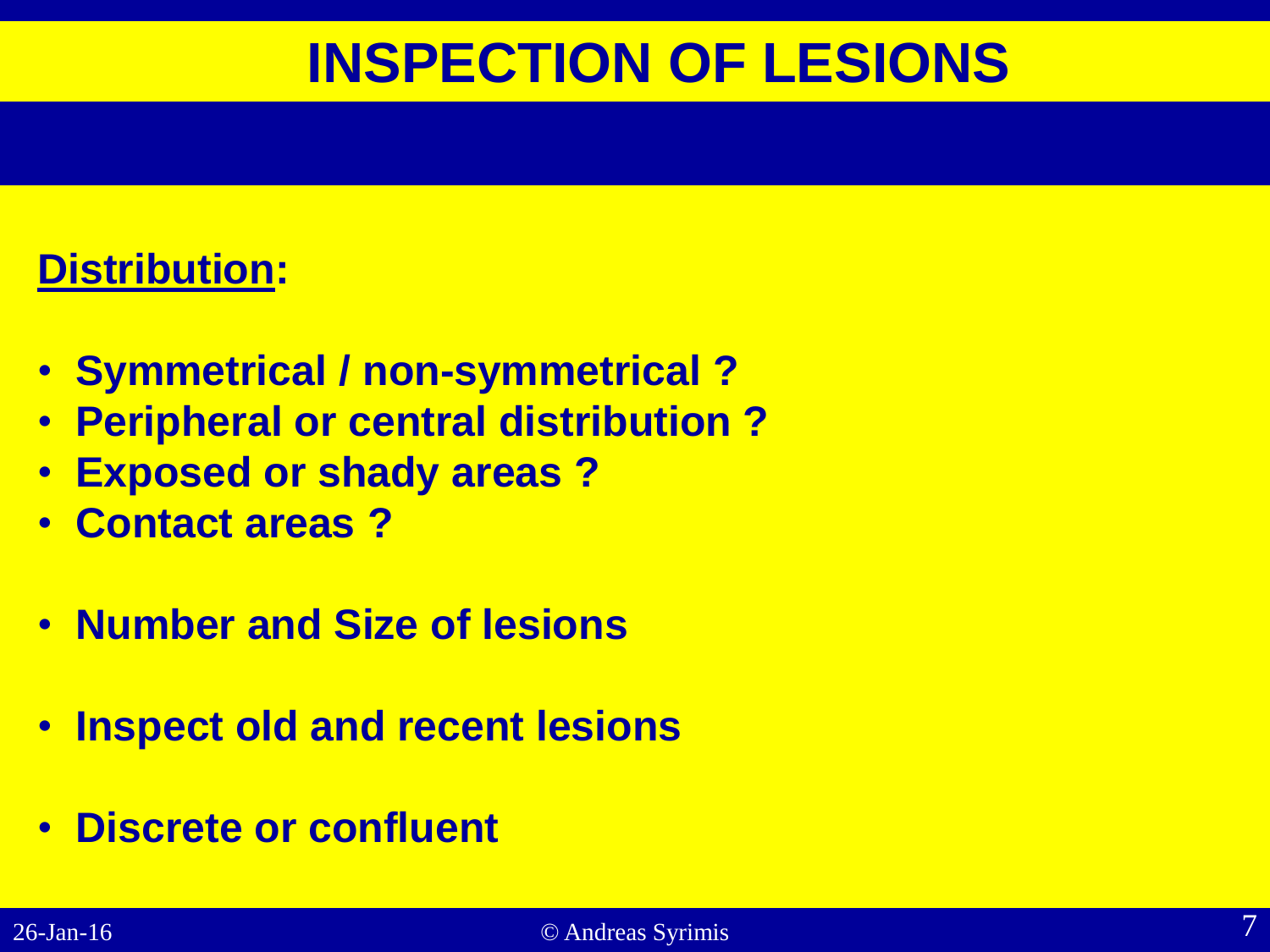## **INSPECTION OF LESIONS**

### **Pattern of lesions:**

- **Linear**
- **Annular**
- **Serpiginous**
- **Reticular**

### **Demarcation of edges**

## **Colour**

## **Surface appearance**

- **Scaly**
- **Shiny**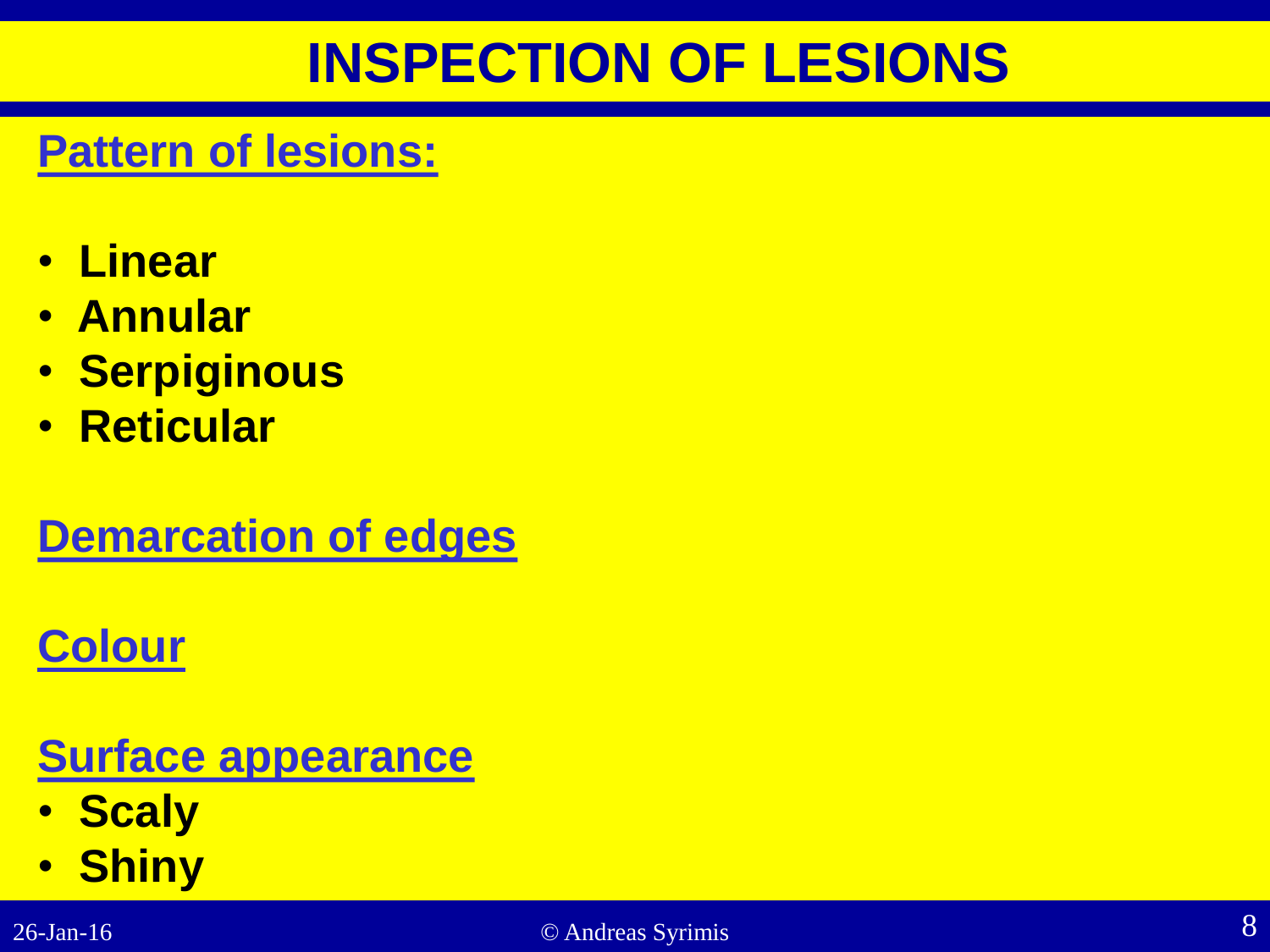# **PALPATION OF LESIONS**

# *Is it safe to touch ?*

- **Flat (impalpable) macular**
- **Raised (palpable)**
- **Papular < 0.5 cm**
- **Plaque > 0.5 cm**
- **Nodular: deep in the dermis**
- **wheal: oedema, fluid**
- **Vesicles: fluid containing**
- **Bullae: large vesicle > 0.5 cm**
- **Pustular: containing pus**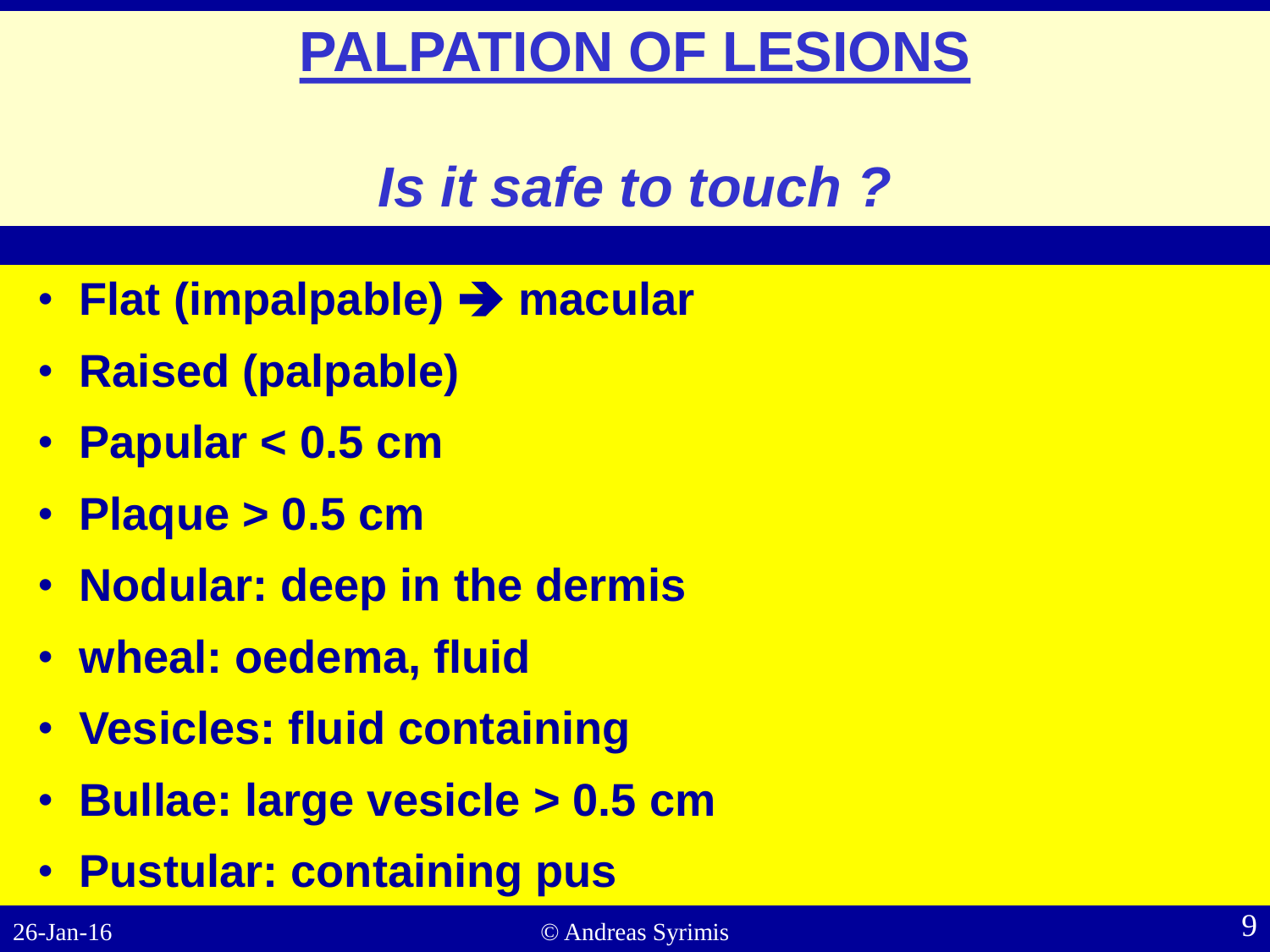### **Tenderness**

#### **Blanches on pressure?**

- **Yes**  $\rightarrow$  **drug rash, telangiectasia, dilated capillaries, meningitis**
- **No → Purpura or petechiae (small discrete haemorrhages)**
- **Vasculitis if palpable**
- **Senile purpura: flat purple/brown lesions.**
- **Local haemorrhages from minor traumas on hands and forearms**

### **Hard:**

- **Sclerosis of skin**  $\rightarrow$  **scleroderma:**
- **Infiltration**  $\rightarrow$  **lymphoma or cancer**
- 26-Jan-16 © Andreas Syrimis 10 **Old scars**